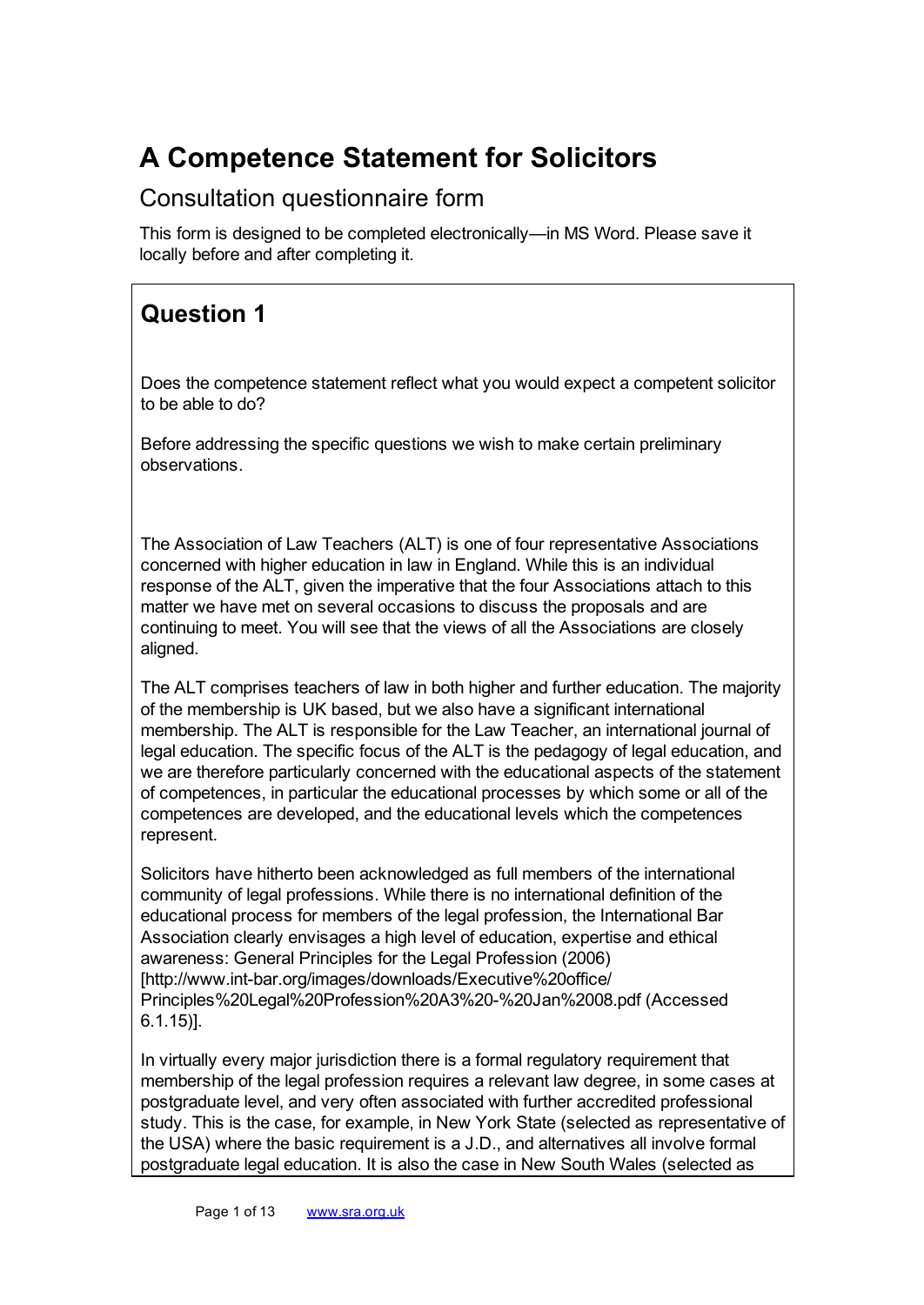representative of Australia) where the requirement is an LLB degree together with a professional diploma. The situation is similar in New Zealand. In Germany the educational requirement for a Rechtsanwalt is essentially the same as for a judicial career, involving a law degree, a second state examination and a period of work-based learning. In France a law degree and higher level professional diploma are required. Exceptionally in the People's Republic of China the formal requirement is simply passing a national judicial examination, but in practice the vast majority of applicants have an undergraduate or postgraduate legal education. Similar provisions to those in France and Germany apply in most European states, and EU provisions for mutual recognition of professional qualifications are based on Directive 89/48/EEC "for the recognition of higher education diplomas awarded on completion of professional education and training of at least three years duration" as applied to the legal profession by Directive 98/5/EC.

It can therefore be stated with some confidence that the international consensus is that admission to the legal profession requires formal legal education at least to LLB level, and usually requires significantly more, in terms of postgraduate study and/or study for recognised professional qualifications.

While legal practice is extremely diverse, a significant proportion of solicitors are currently engaged in international/transnational practice. The English legal system, and English law have a very significant place in international commercial and legal affairs, in relation particularly to dispute resolution, insurance, shipping and trade, and partly for this reason many of the largest international legal service providers are, or have their roots in, English solicitors' firms. However, the reality of such international practice is that these providers can source their lawyers globally, and also have to convince clients and other stakeholders that their lawyers are of international calibre. Solicitors therefore are in competition with lawyers from all other major international jurisdictions. The nature and perceived standard of their qualification is one element in this competitive environment. It is therefore surprising that the SRA appears not to value and adopt the international consensus as to the educational underpinning of legal qualification, in the sense that it has not yet indicated what level the framework will be set at. The SRA still has the opportunity to take this point under consideration which we strongly urge them to do

It must of course be borne in mind that the solicitors' profession historically was based on an apprenticeship model, with training essentially in the form of work-based learning. However, from a relatively early period this was supplemented by formal examinations, and by the 1960s a law degree was recognised as the equivalent to the first stage of these examinations, and had become statistically the normal route of entry to the profession.

We understand that one concern of the SRA is that the existing process of qualification which overwhelmingly depends on a Qualifying Law Degree, or a non-law degree followed by the GDL, in turn followed by the LPC and a period of traineeship or work-based learning is not delivering a legal profession which is fully representative in terms of diversity. We do question whether there is any adequate evidence that moving away from the internationally recognised approach based on formal degree level qualifications will actually address this issue, since it is clear that barriers to entry to the legal profession of non-traditional applicants exist at many stages. Indeed the student population of most UK law schools is considerably more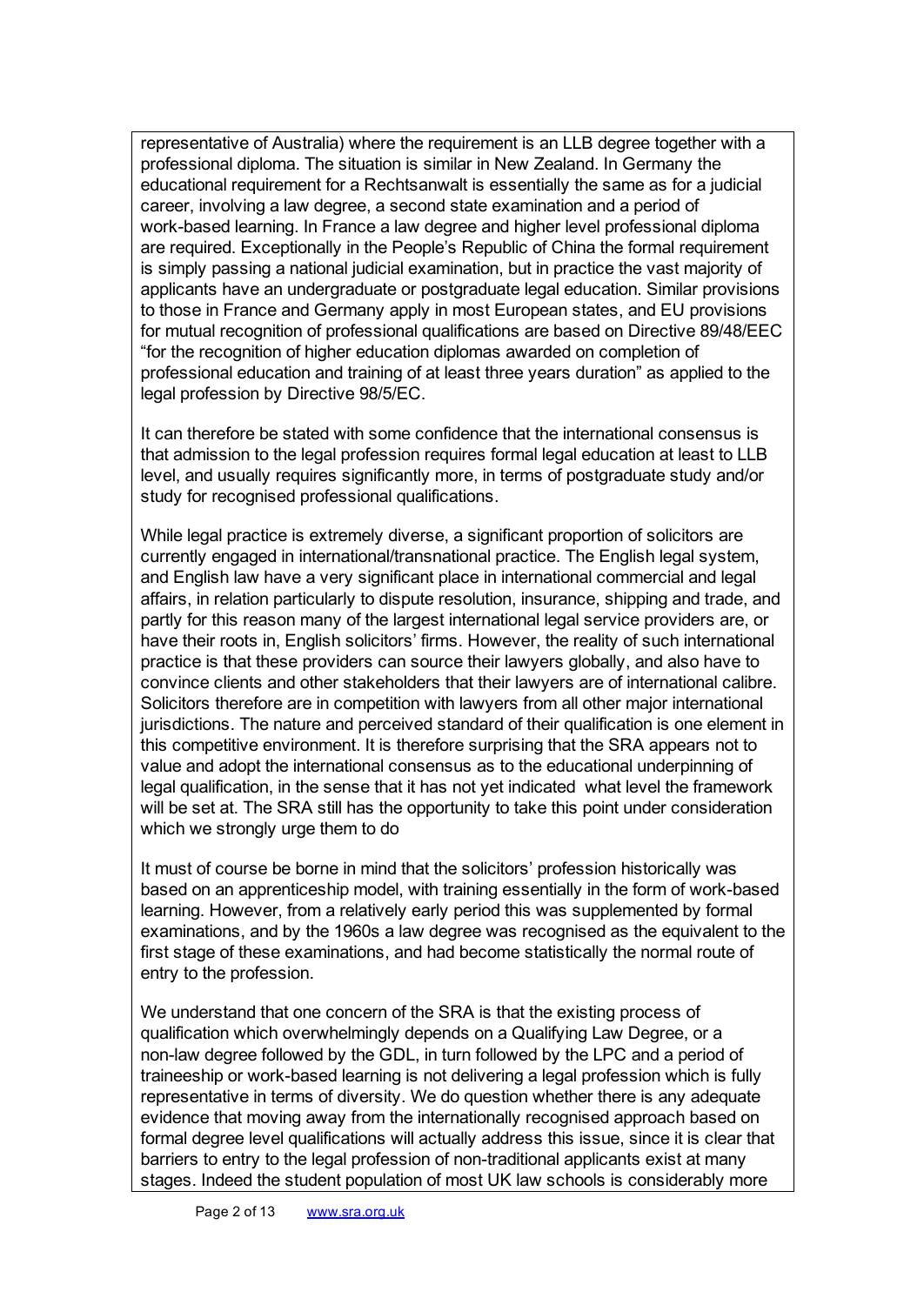diverse than the population as a whole, although clearly skewed in favour of those with higher intellectual attainments.

Furthermore, there is now a formal Framework for Higher Education Qualifications produced by the Quality Assurance Agency in 2008 [http://www.qaa.ac.uk/en/Publications/

Documents/Framework-Higher-Education-Qualifications-08.pdf (accessed 6.1.15)]. This is part of a wider initiative to ensure compatibility of qualification levels and therefore educational attainment at European level within the Bologna Process [http://www.ehea.info/ article-details.aspx?ArticleId=69 (accessed 6.1.15)]. It is noteworthy that the General Medical Council has integrated the educational, professional and ethical aspects of the requirements for medical practitioners – see Good Medical Practice [http://www.gmc-uk.org/guidance/good\_medical\_practice.asp (accessed 7.1.15)], Training Tomorrows Doctors

[http://www.gmc-uk.org/education/undergraduate/tomorrows\_doctors\_2009.asp (accessed 7.1.15)] and Undergraduate Medical Education [http://www.gmc-uk.org/ education/undergraduate.asp (accessed 7.1.15)]. Other professional frameworks, such as the UK Professional Standards Framework of the Higher Education Academy

[https://www.heacademy.ac.uk/sites/default/files/downloads/UKPSF\_2011\_English.p df (accessed 7.1.15)] also seek to tie professional standards and ethics more closely to levels of attainment. While it may be true that some of the competences relate to behaviours and attitudes, rather than levels of educational attainment, many of them clearly are the outcome of either formal or work-based learning educational experiences, and therefore clearly suitable to be specified in terms of Framework levels..

The Framework provides generic descriptors of educational attainment for Bachelor with Honours (Level 6) and Masters (Level 7). These would provide an excellent starting point for a definition of the level at which the SRA competences which have this educational component are to be displayed, although they would of course require contextualising to law. Much could also be learned from the level of integration achieved by the iterative approach of the GMC. The QAA is also responsible for producing subject benchmarks for the various disciplines, and it is a matter of regret that the SRA has chosen to engage to only a limited extent with the implications of the current respecification of the QAA benchmark for law. This is of course focussed on the law degree as an academic qualification, but it seeks to engage with current understanding of the essentials of legal study. The Statement of Underpinning Knowledge, by contrast, appears to be rooted in the old Joint Statement of the Foundations of Legal Knowledge together with LPC cores (and indeed options) without reflecting the nature of legal study/legal practice in the 21st century

We do acknowledge that it is entirely possible for a particular individual to demonstrate achievement of the requirements, whether expressed as competences, or in terms of the QAA Framework, by a variety of means. Specifically, CILEX has offered a route to qualification through professional examinations and work-based learning. These examinations are however firmly rooted in the Framework with an initial qualification at Level 3 (equivalent to 'A' Level) and a final qualification at Level 6. The recent development of higher apprenticeships and their application in legal practice is also formally linked to the Framework, which gives them a transparent and understandable currency across the sector and the world. It should be recalled that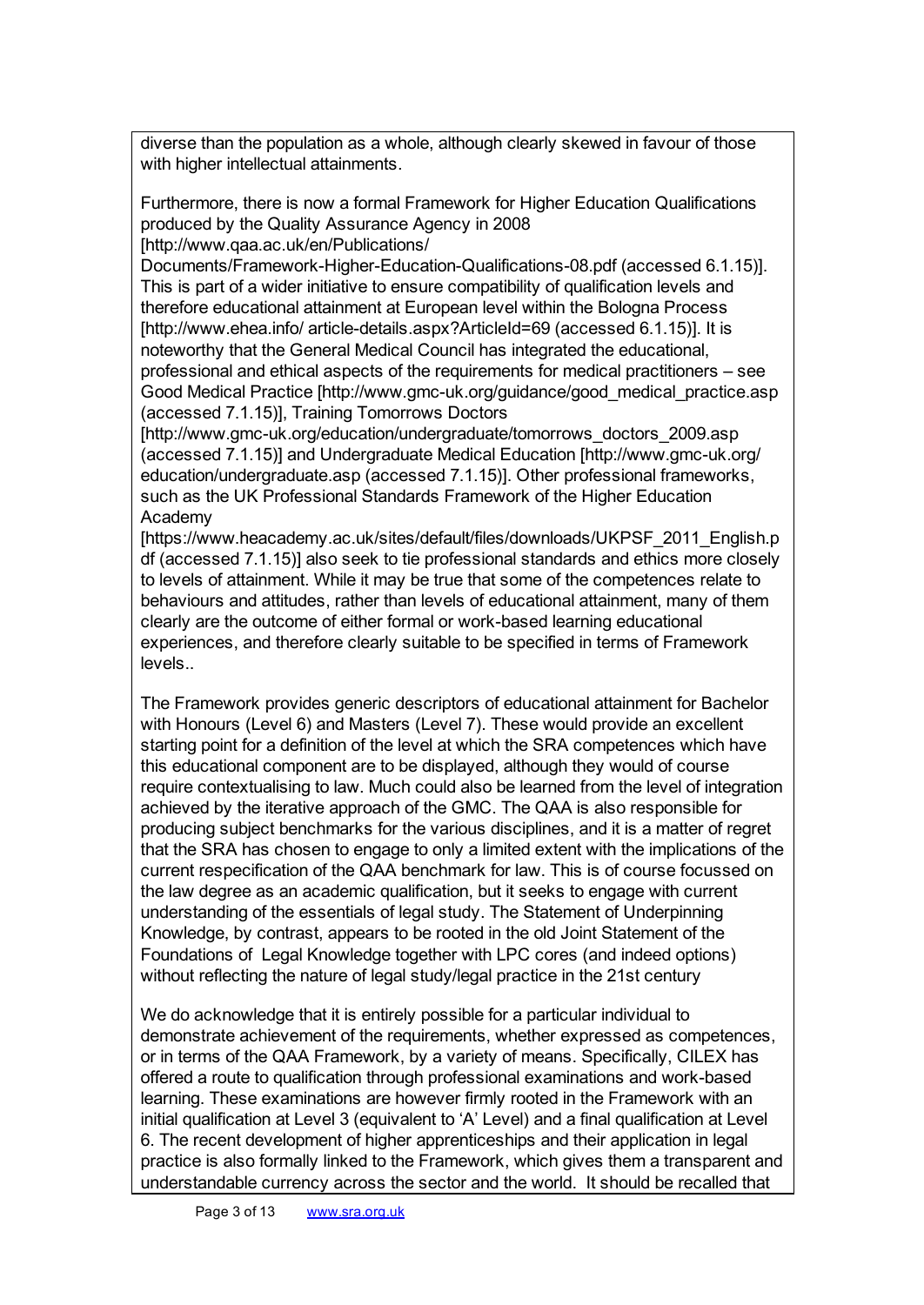the Framework has an academic and a vocational component, with NVQ qualifications available at the same level as their academic equivalents, including at the lower levels within the remit of Ofqual. It is particularly important to ensure the level of study of those on these non-traditional pathways, as they lack the inherent assurances of level which academic degrees have.

To summarise our position, it is that we find it highly surprising that the SRA appears thus far to be prepared to depart so far from the consensus of the international legal profession, and also from the consensus of professional bodies in different disciplines in England by divorcing its competences completely from the QAA Framework and also by ignoring the reality that a recognised higher education qualification in law is the international yardstick for recognition as a full legal professional. This carries with it a clear risk that the solicitor qualification will cease to be regarded in the context of the provision of legal services internationally as a 'full' legal professional qualification.

Turning to the specific subject matter of Question 1:

Yes. Indeed the competence C2 appears to go beyond this, touching on areas which are more properly the responsibility of the entity in which the solicitor works. We consider the competences as such to be appropriate and fit for purpose.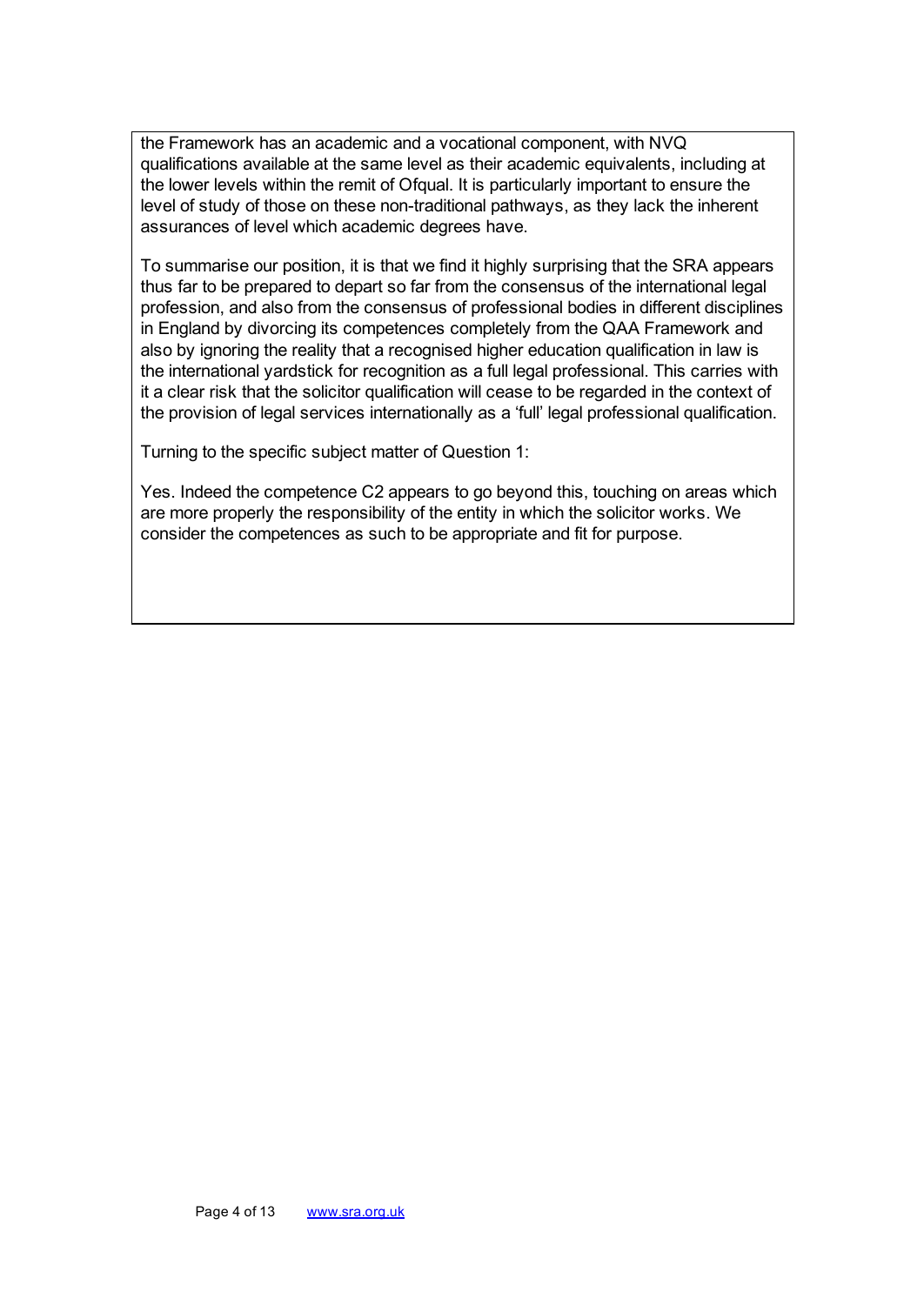Are there any additional competences which should be included?

No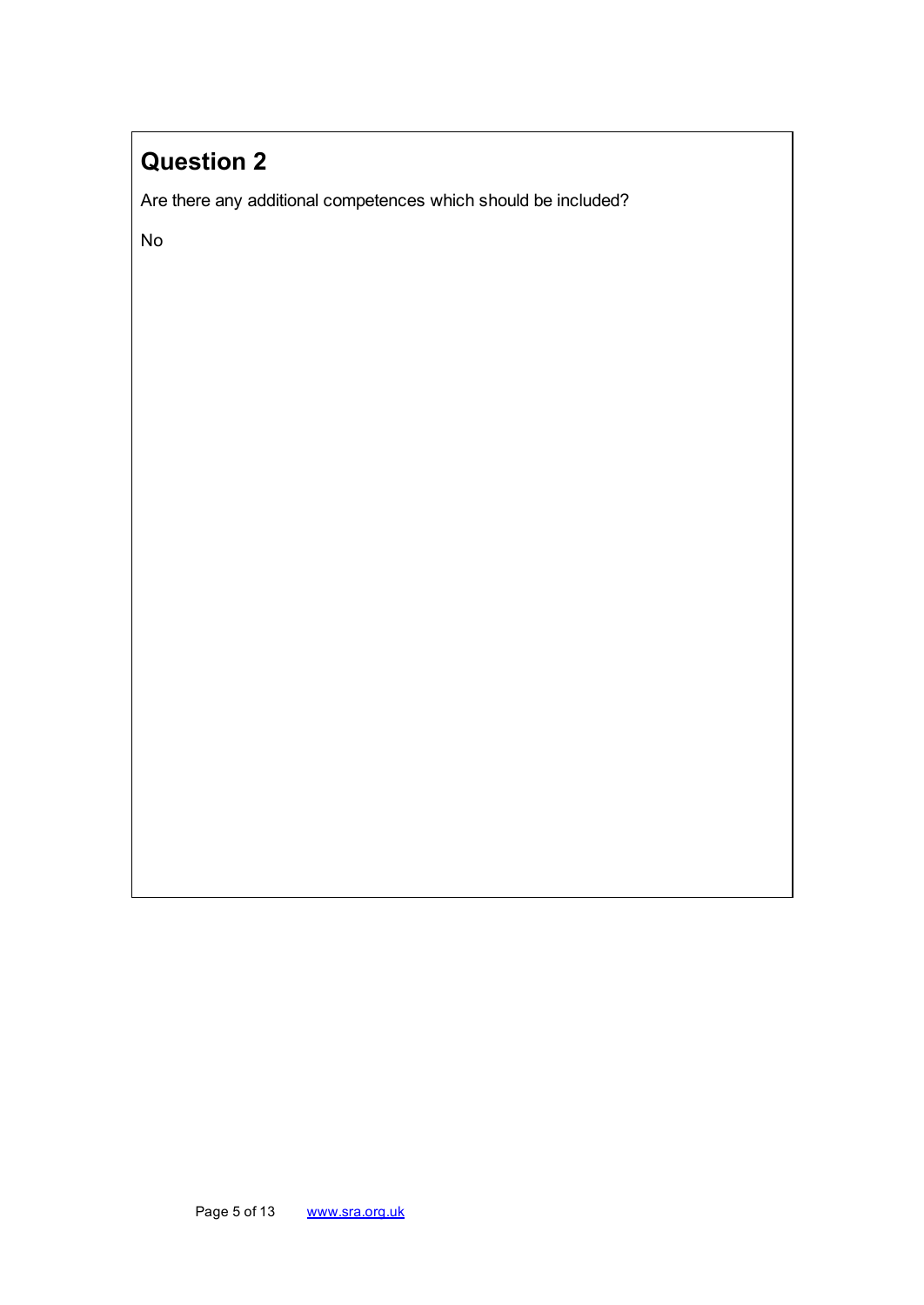Have we struck the right balance in the Statement of Legal Knowledge between the broad qualification consumers tell us they understand by the title solicitor and the degree of focus which comes in time with practice in a particular area?

There is a very significant issue here. The nature of legal practice is now so diverse that there is virtually no specific knowledge base required for all solicitors except in terms of fundamental principle. For example, a solicitor dealing with regulatory issues in a commercial context, and a solicitor dealing with criminal litigation, will each need to have a grasp of the principles of regulation, including the criminal justice process, however the detailed legal rules which each will be required to utilise will be very substantially different.

The "broad qualification" referred to is, we would submit, essentially the same as the concept of a fully educated professional functioning at a professional standard which is reflected by the QAA Framework at Level 6 and 7, and by the international consensus that a lawyer has an academic education to degree or postgraduate level in law as well as relevant formal professional qualifications. It thus relates to the perception of the solicitor as an educated professional, with well-developed intellectual, critical and ethical faculties; what is often summarised as 'graduateness'. It is not the same thing as expecting each solicitor to know 'everything about everything', even in relation to reserved practice areas.

There is no doubt that each solicitor at the point of admission must be competent in relation to the legal knowledge relevant to the particular field of practice in which s/he is engaged. It is however neither necessary nor appropriate to have that same level of knowledge in relation to all possible fields of practice. The LETR intentionally did not address the issue of whether there should be qualification and certification based on practice areas, but in reality a combination of the obligation on the individual solicitor to practise within their competence (Competence A3), the hiring policy of the employing entity which will ensure that the skill set of the solicitor is matched to the job description and person specification and the requirements of PI insurance are likely to lead to the development of specific formal or informal qualifications in particular practice areas.

We therefore consider that the proposed Statement of Legal Knowledge fails to strike the right balance, erring on the side of specifying details of a number of areas of practice which individual solicitors would only be expected to acquire after qualification and/or adoption of a specific practice area. Even in its own terms, it is incomplete: there is no reference to Family Law, Intellectual Property, Employment, Banking and Insurance Law, to mention only five significant practice areas..

An example of a suitable model, integrating skills with substance and focussing on legal principles, can be found in Huxley-Binns, R, What is the 'Q' for?(2011) The Law Teacher 45 (3) p 294. The article envisages a range of detailed approaches or exemplars, expressed in the form of (qualifying) law degrees, of which the following is typical. The approach envisages eight 'skills': 1. Cases, 2. Legislation, 3. Legal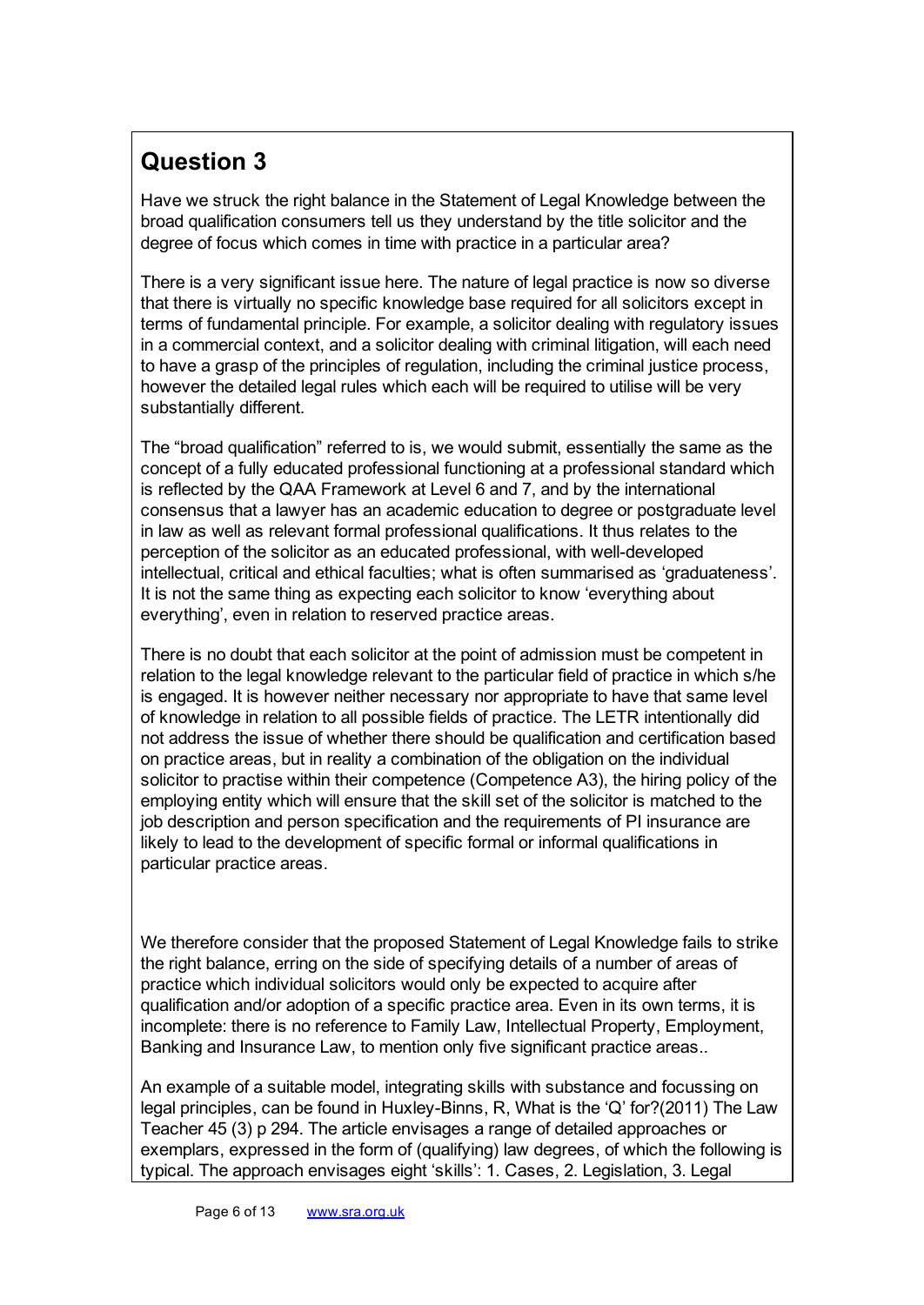theory, 4. Critical legal reasoning, 5. Ethics, 6. Legal writing, 7. Legal commerciality and 8. Dispute resolution and litigation. However, others such as advocacy and negotiation can be readily accommodated. These are then mapped to coverage of legal principles and topics:

| QLD Year          | Skill linked to knowledge                                            | Skill achieved |                |
|-------------------|----------------------------------------------------------------------|----------------|----------------|
| Year 1            | Legal writing (drafting) and cases with Contract law                 | 1 and $6$      |                |
|                   | Dispute resolution and litigation (interviewing) with Commercial law |                | 8              |
|                   | Critical legal reasoning with Information Technology law             | 4              |                |
|                   | Dispute resolution and litigation (negotiation) with Competition law |                | 8              |
| Year 2            | Legislation with Insolvency law                                      |                | $\overline{2}$ |
|                   | Legal Theory with Public International law                           |                | 3              |
|                   | <b>Ethics with Trusts</b>                                            |                | 5              |
|                   | Commerciality with Business law                                      |                | 7              |
| Year <sub>3</sub> | Research project                                                     |                |                |
|                   | Cases and legislation with Banking law                               |                | 1 and $2$      |
|                   | Legal theory with Space law                                          |                | 3              |
|                   | Dispute resolution and litigation (mooting) with European law        |                | 8              |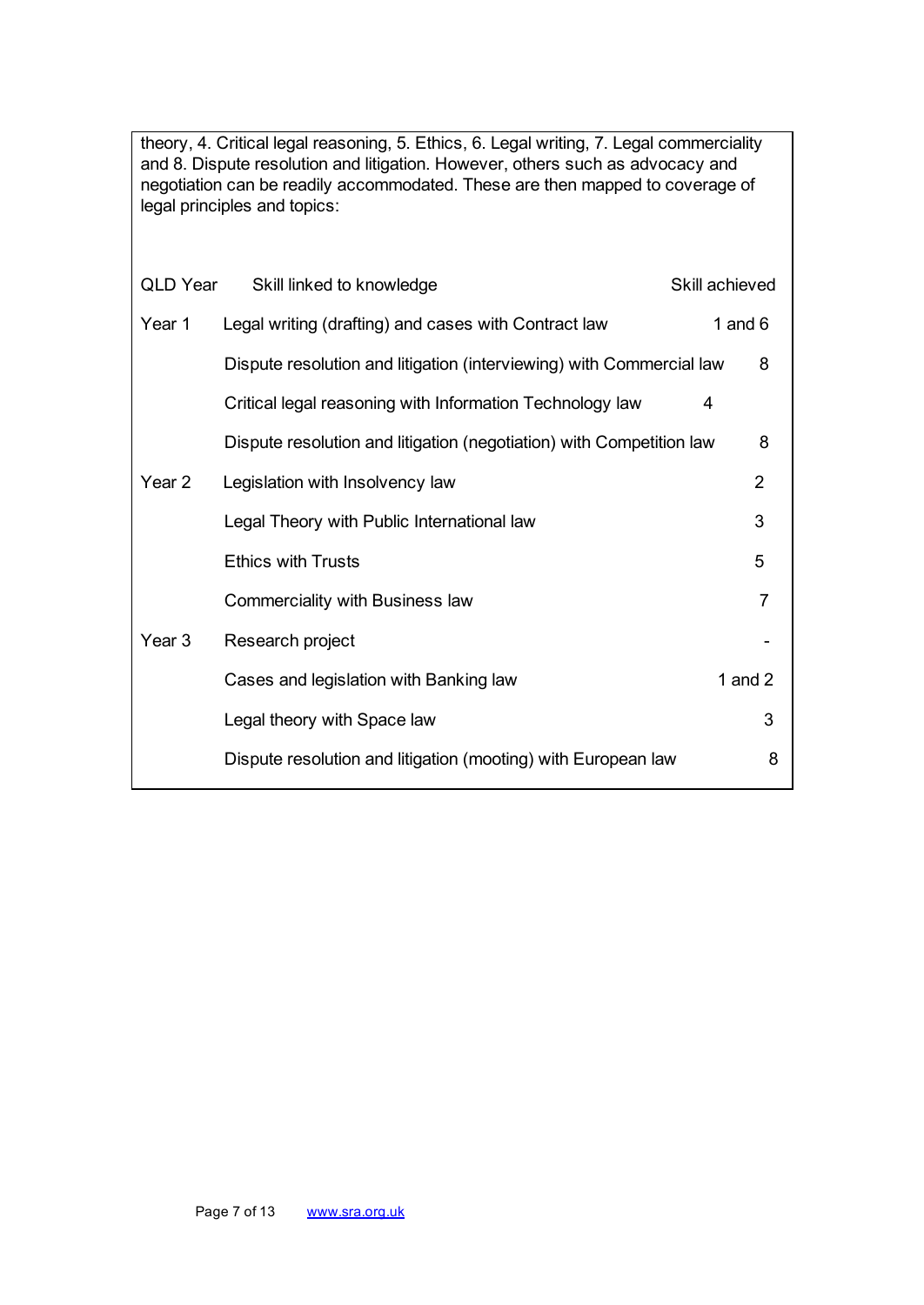Do you think that the Threshold Standard articulates the standard at which you would expect a newly qualified solicitor to work?

We do not disagree with the level at which this is pitched, but we question the need for a separate statement, when there are existing frameworks which could be adopted and which have national and international recognition and acceptance. At the very least, there should be an express cross-referencing and benchmarking of the SRA threshold standard to an appropriate QAA Framework level.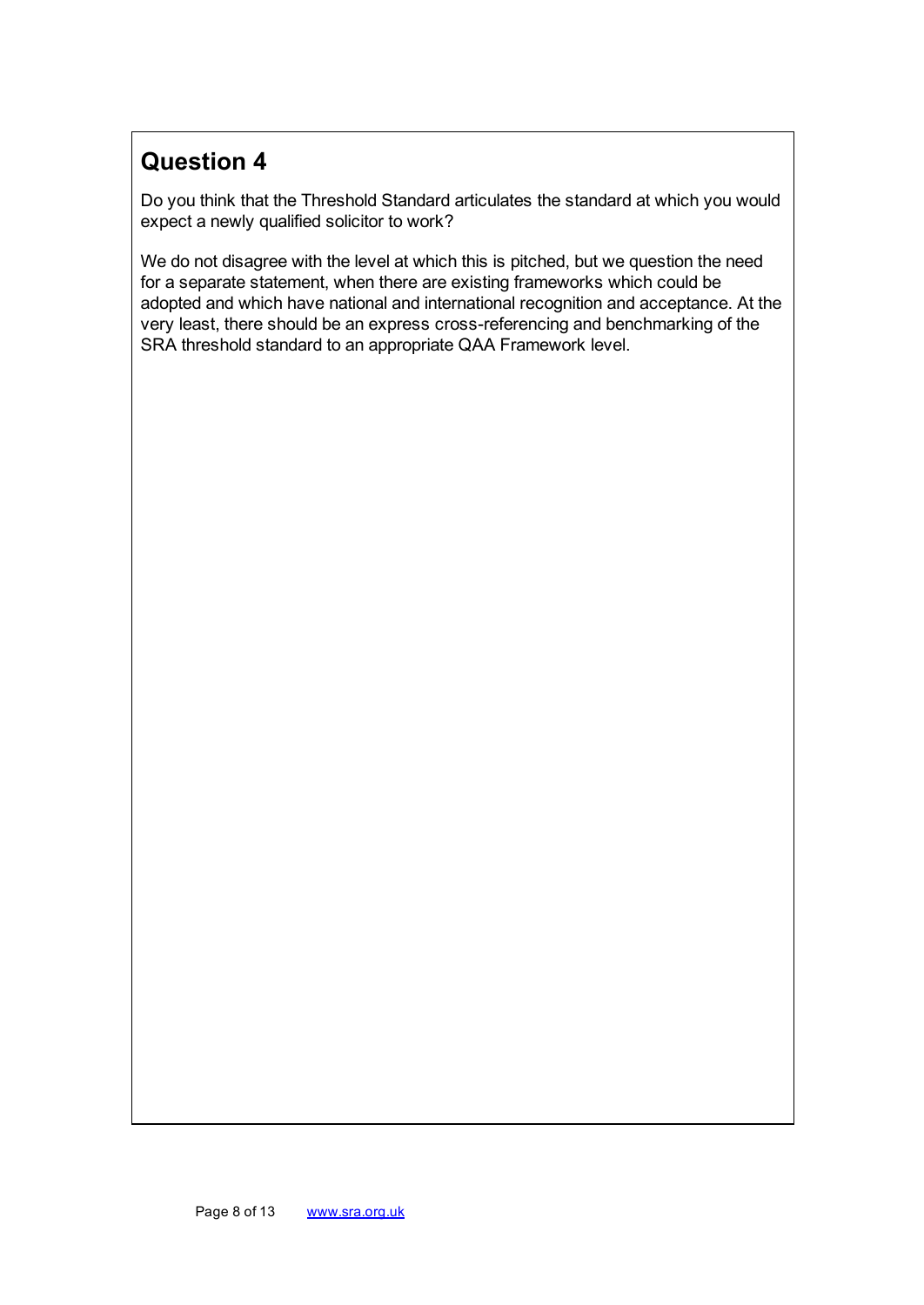Do you think that the Statement of Legal Knowledge reflects in broad terms the legal knowledge that all solicitors should be required to demonstrate they have prior to qualification?

It is very difficult to address this question without any clear understanding of the level at which the various elements are pitched, and the depth and intensity of study of each which is expected.

We certainly accept that the subject matter comprised within paragraphs 1, 11,12 and, at least in outline, 4 and 13 of the Statement does represent essential knowledge for any professional lawyer. Indeed to a significant extent, elements within this are understated. These include the broader ethical context, as opposed to the specifics of professional regulation, understanding of the rule of law and the importance of the lawyer in relation to it, principles of regulation and governance and the relationship between the state and other public authorities and the client, all of which could be further emphasised as part of the essential core.

We note that legal research is included as a competence (B2), but is not included in the statement and the same applies to other skills such as advocacy, negotiation and drafting. In reality these skills are best learned in the context of the development of the ability to organise and manipulate legal concepts. We therefore suggest that the Statement address both skills and knowledge/principles, in the manner suggested in our answer to Question 3.

We consider that an understanding of fundamental legal concepts such as property, real, personal and intellectual, obligations, human rights, and crime is essential, but this needs to be at the level of fundamental principles and their application in the appropriate social, economic and commercial contexts.

There is a danger in over specifying the actual knowledge required, both in the sense that because legal practice is now so specialised most solicitors will in practice be using a very limited set of legal principles and rules, and because the actual content of the law is constantly changing as a result of legislative and judicial developments. An understanding of fundamental principles coupled with an ability to research, and an ability to deploy law constructively and proactively in the interests of the client are far more important than a checklist of specific subject matter

For example, in paragraphs 7 and 8 a very comprehensive statement as to the knowledge base required for a criminal practitioner is given. Since the majority of solicitors are not criminal practitioners, there is no obvious reason why they should be required to demonstrate that they are educated to practitioner standard in this area. It is important that they have an understanding of the nature of criminal liability, and this area can, for instance, be used to develop advocacy and interviewing skills. The essential awareness of principle can be provided using a much more limited range of substantive offences. Similar observations apply to paragraphs 2 and 3. Those who practise in the relevant areas of succession and probate and taxation will require this level and depth of knowledge and understanding, but other practitioners merely require an understanding at the level of principle and/or outline.

We appreciate that the Statement differs from the current approach where the content and outcomes of the academic and vocational stages are separately articulated and specified. This does inevitably lead to some paragraphs covering different aspects of a particular topic which have historically been dealt with at different stages.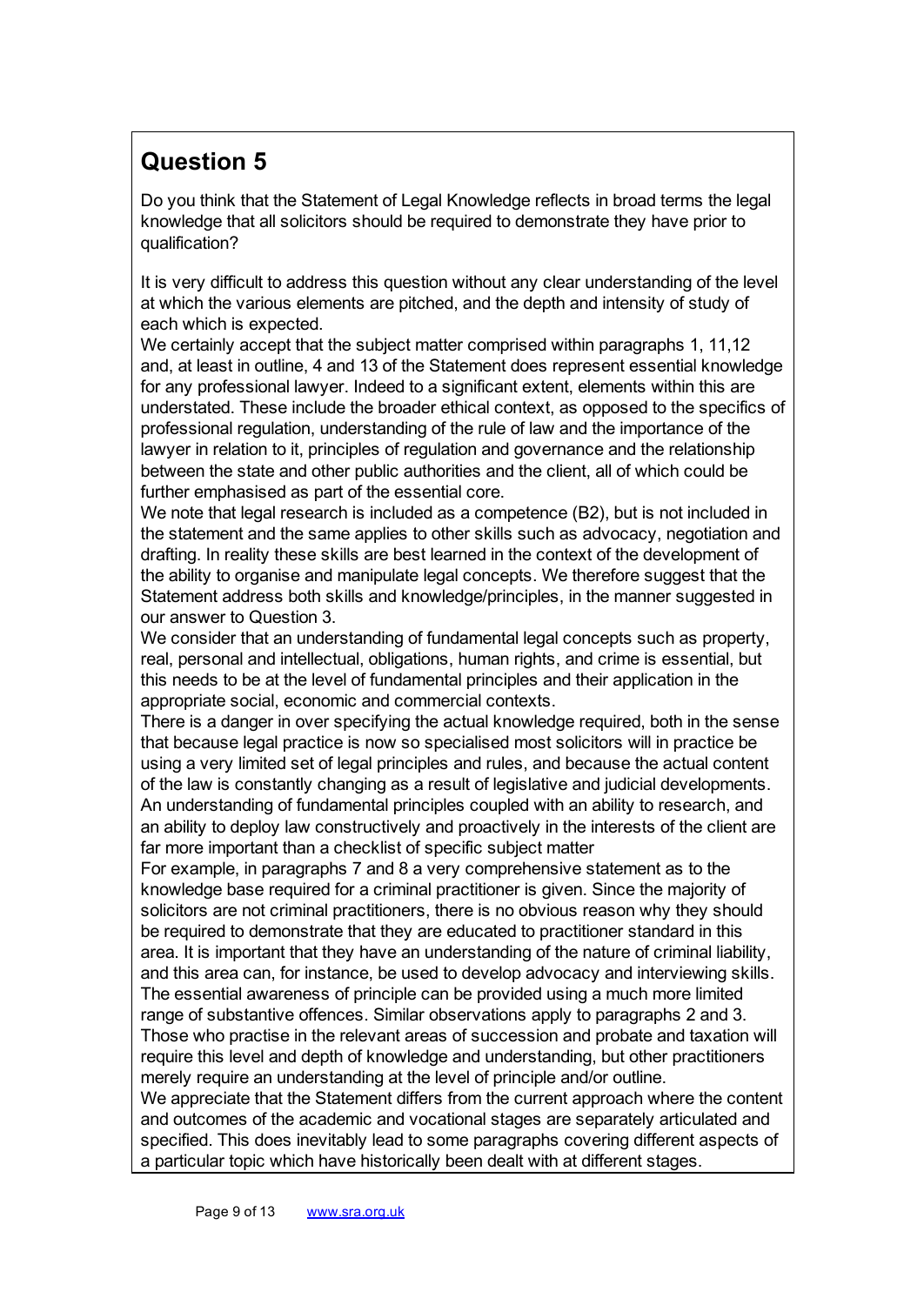It is our view that the Statement should focus on those matters which are of core significance for all solicitors. For this reason, we consider that the present version of the Statement does contain significant elements which are unnecessary, and if it remains in its present form intending solicitors will require to be over-educated in relation to a substantial number of areas. This has implications in terms of suggested need for further diversity in the profession, the nature of the qualification process, the attractiveness of the profession to entrants, and whether legal service providers will regard this level of qualification as being necessary or desirable to carry out the functions of which they require legal professionals. There is a danger that the solicitor's qualification will be seen as overly restrictive, resulting in providers opting to deploy individuals qualified in different ways, but perfectly competent to handle the practice area in question. Since potential entrants will need to prepare themselves in some way to demonstrate that they satisfy these requirements, this will increase the cost and effort required, which may in itself act as a disincentive, particularly to non-traditional entrants and thus actually militate against diversity. It could also be seen as over-regulation and therefore anti-competitive.

Significant further consideration needs to be given to the extent to which there should be supplementary statements in relation to specific practice areas, possibly linked to a form of specific accreditation in relation to such practice areas.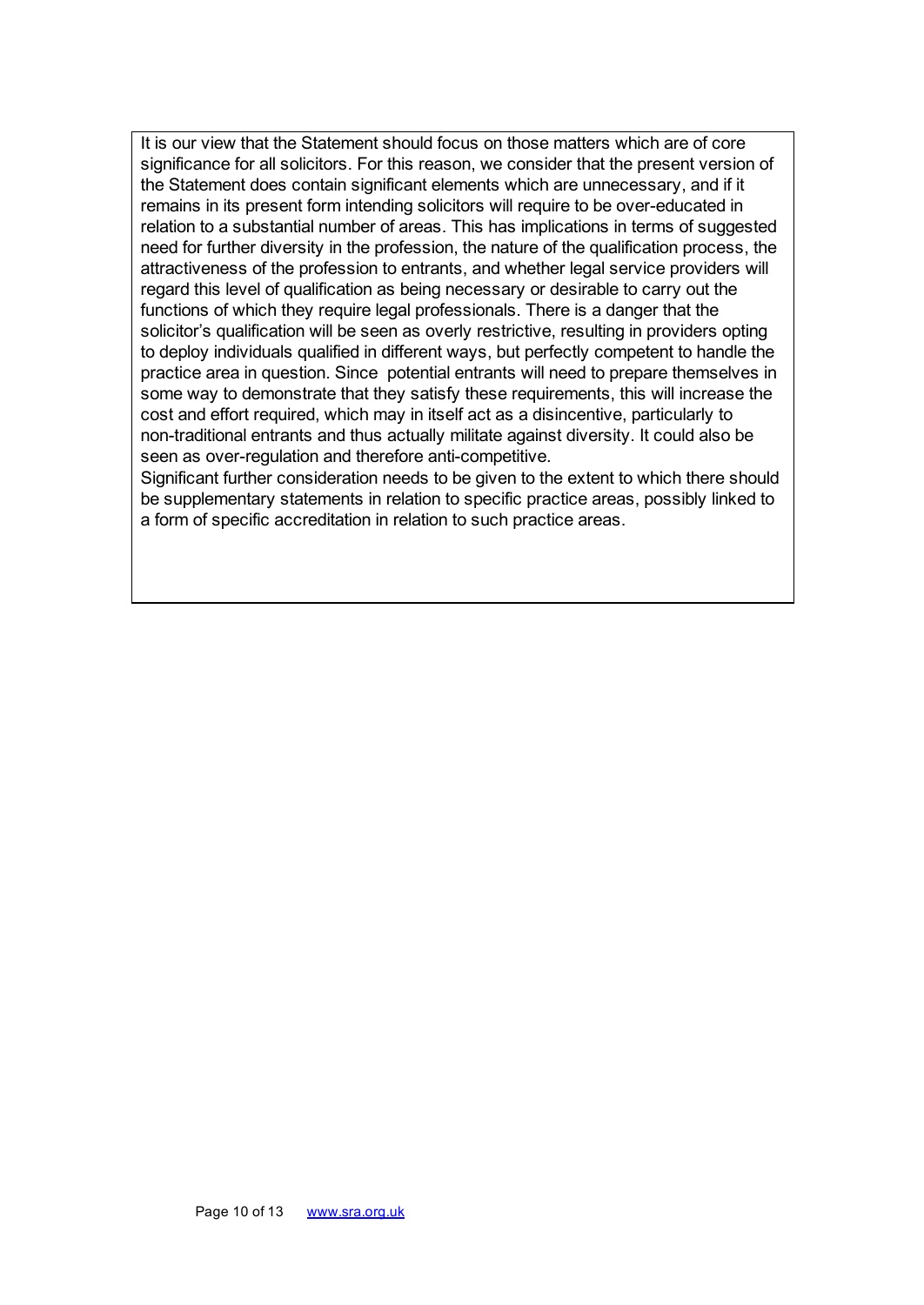Do you think that the Competence Statement will be a useful tool to help entities and individuals comply with Principle 5 in the Handbook and ensure their continuing competence?

In principle yes, but this is not our primary area of expertise.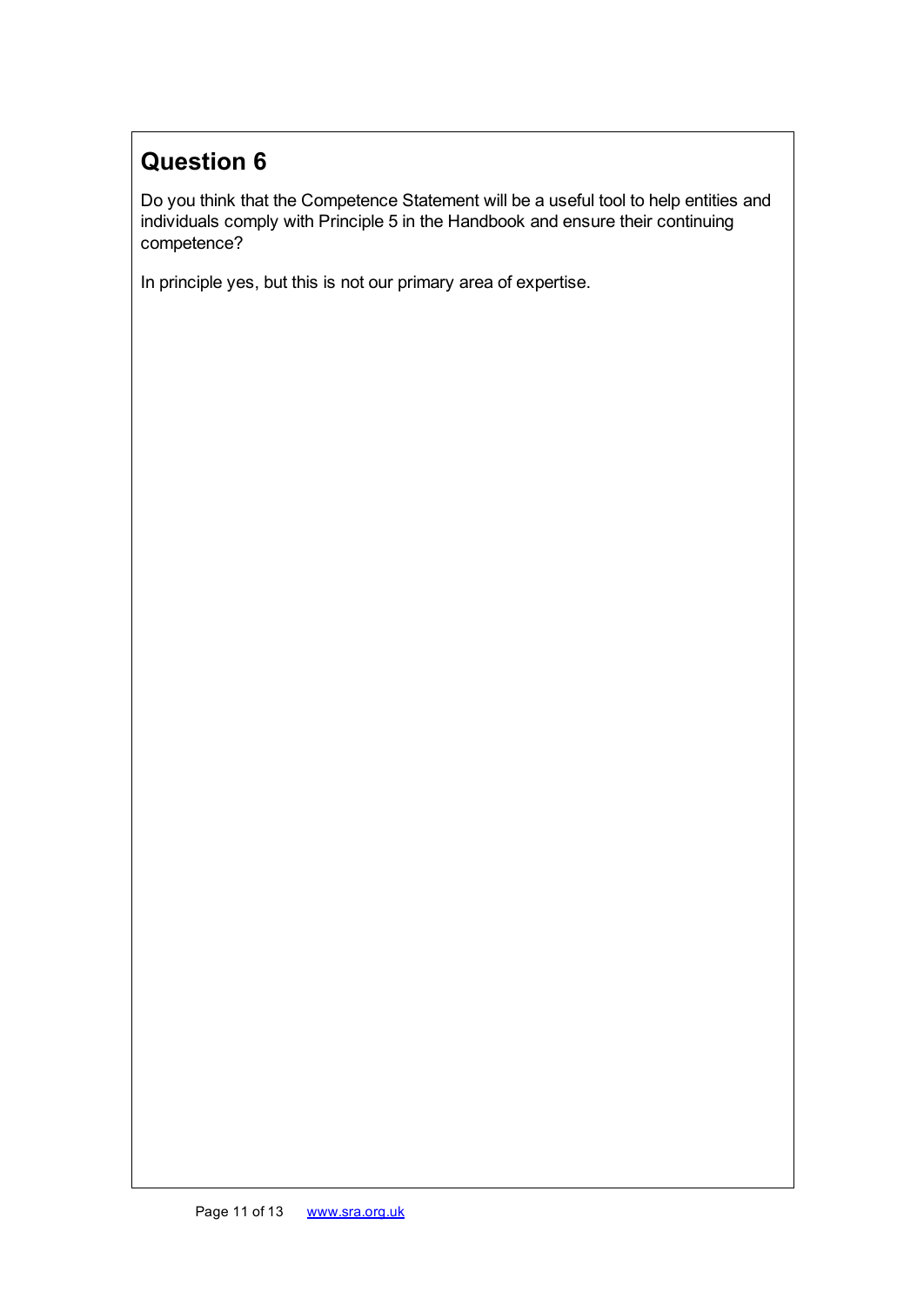Are you aware of any impacts, either positive or negative, which might flow from using the competence statement as a tool to assist entities and individuals with complying with Principle 5 in the Handbook and ensuring their continuing competence?

Our concerns in this respect have more to do with the impact of the current version of the Statement of Legal Knowledge. For the reasons set out in our answer to Question 5, the level of over-specification in the proposed version is likely to be counter-productive.